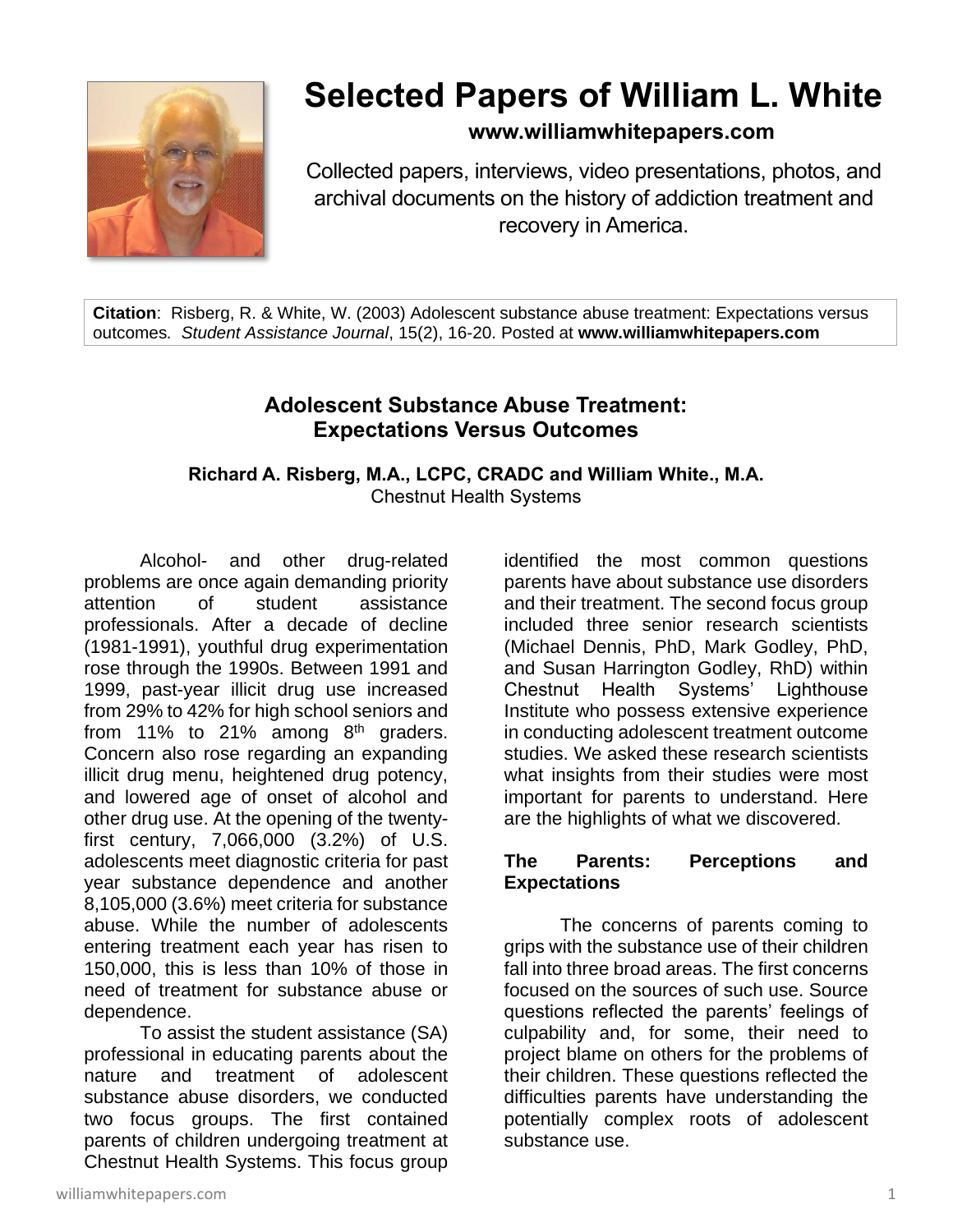The second set of questions raised by parents involved how best to respond to their child's drug use. When professional treatment was under consideration, the parents had a whole range of other questions regarding the availability, length, nature and costs of various treatments. They also raised questions about how to determine the quality of a treatment program, and they raised concerns about the security of the treatment environment (e.g., physical safety, exposure to drugs).

The third set of concerns identified in the parent focus group involved what all this meant for the future of their children and their families. Here they discussed their expectations for what a desirable treatment outcome would be and what such treatment would mean for the future of their son or daughter. When given a list of possible treatment outcomes and the freedom to add others, parents overwhelmingly focused on "no alcohol or drug use following treatment" as the only acceptable primary treatment outcome. Secondary expectations included increased happiness of their son or daughter, increased trust between parent and child, improved relationship with a stepparent, greater respect for authority, greater self-respect of child, and better choices of friends. What is interesting about this list is that all of the secondary choices are measured in gradations of change, whereas the primary expectation constitutes intolerance for anything short of complete and enduring abstinence. (The option of "significantly reduced alcohol and drug use" and "absence of alcohol- and drug-related problems" were not considered acceptable outcomes by any parents in the focus groups). We shall discuss shortly whether these parental expectations of substance abuse treatment are realistic and the role the SA professional can play in clarifying and refining these expectations.

In summary, parents of substanceinvolved adolescents need help understanding the sources and significance of substance use, the potential options for addressing substance abuse, the most likely outcomes of professional intervention, and what role they should play during and after such an intervention.

#### **The Research Scientists: Lessons for Parents**

When we asked the research scientists at Chestnut Health Systems to share the most important conclusions they had drawn from their studies of adolescent treatment, including the Center for Substance Abuse Treatment's recently completed Cannabis Youth Treatment (CYT) study (see [www.chestnut.org/li/cyt](http://www.chestnut.org/li/cyt) ), they offered the following twelve lessons for parents and those who work with substanceinvolved adolescents.

1. *Many adolescents mature out of substance-related problems in the transition into adult role responsibilities.* This fact does not offset the risks of substance-related developmental delays, disability and/or death that can result from such use. Parents would be ill-advised to assume that substance experimentation is simply a "passing phase" that will dissipate over time without enduring harm. There is a poor understanding of the line between volitional substance experimentation and the emergence of a serious substance use disorder characterized by compulsivity and chronicity.

2. *For other adolescents, substance abuse already constitutes a chronic, debilitating disorder.* In the CYT study, 41% of adolescents who had been diagnosed with cannabis abuse or dependence reported having failed prior attempts to stop drug use, 25% had prior episodes of formal treatment, and 33% were re-admitted to treatment during the year following their treatment in the CYT study.

3. *Many factors increase the risk of substance-related problems and inhibit the process of maturing out.* The most significant of these factors include a family history of alcohol and other drug problems, early age of initiation of regular use, co-occurring emotional/behavioral problems, and a low level of positive family and peer support. In the presence of these factors, substance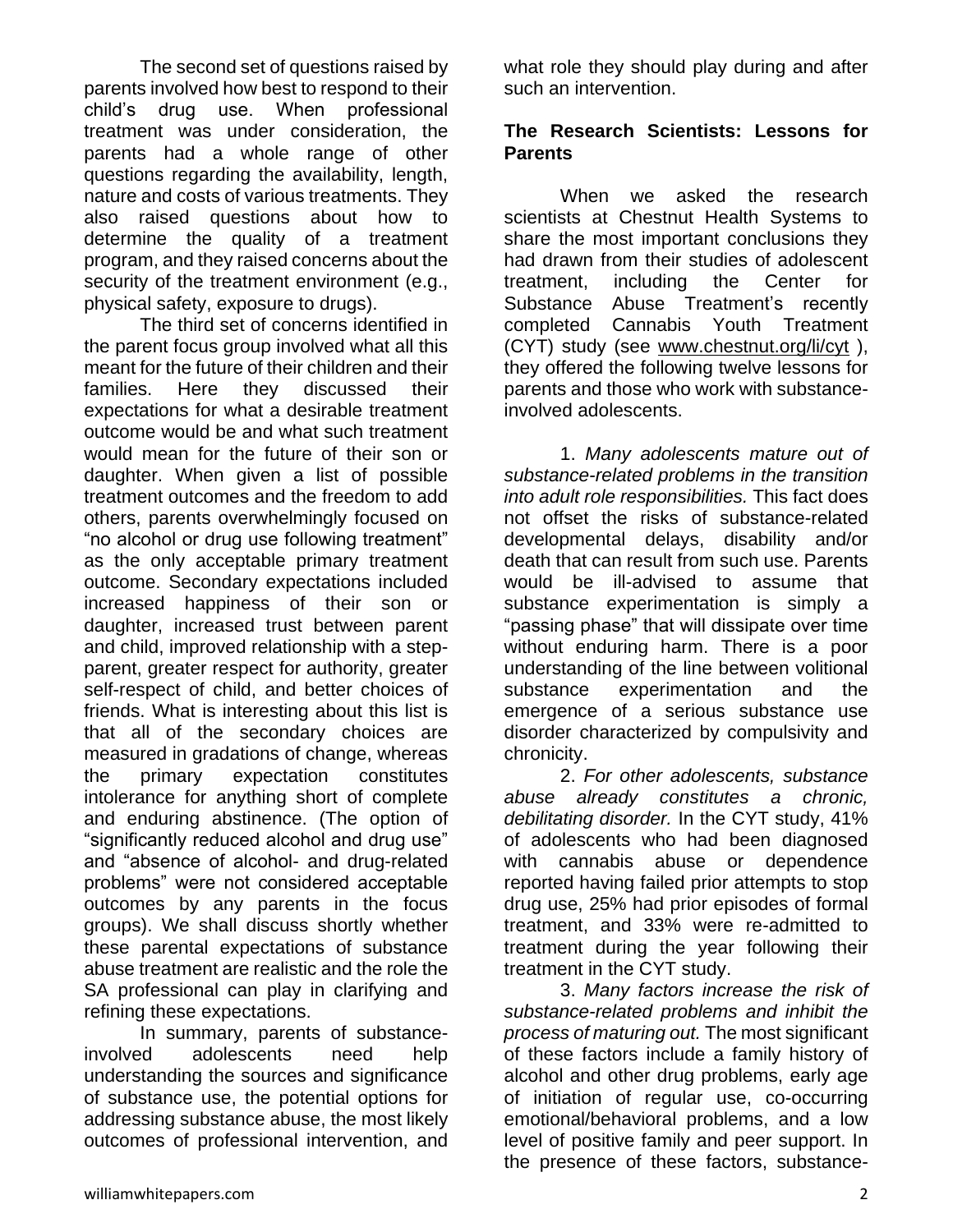involved adolescents may need significant and ongoing support to initiate and sustain recovery.

4. *The earlier the intervention (in terms of age and months/years of use) with a substance use disorder, the better the clinical outcomes and the shorter the addiction career.* These research findings suggest the potential utility of standardized screening instruments for early identification, the use of global assessment instruments to evaluate at-risk adolescents, and strong linkages between schools and substance abuse treatment and recovery resources.

5. *There are evidence-based, brief therapies that are effective for many substance-involved adolescents.* In a twelve-month follow-up of 600 adolescents who completed one of five brief (5-13 sessions) outpatient treatments within the Cannabis Youth Treatment study, 24% of participants either achieved sustained recovery or achieved recovery after one or more brief post-treatment relapses. (The treatment manuals utilized in this study are available by calling 1-800-729-6686).

6. *Viewed as a whole, the most common outcomes of adolescent treatment are enhancements in global functioning (increased emotional health and improved functioning in the family, school, and community) and reduced substance use (to approximately 50% of pre-treatment levels) rather than complete and enduring cessation of alcohol and other drug use*. Posttreatment abstinence and relapse are not static phenomena, but alternating states for many adolescents. A study that examined outcomes three months following discharge from treatment found that 17% of the adolescents reported no use or problems following treatment, 53% reported minor relapse (isolated use without heavy use or associated problems), 18% reported moderate relapses (weekly use with some associated problems in past month), and 11% reported major relapses (heavy or daily use with problems experienced on most days of use). The implication of these figures is not that treatment is ineffective for the majority of adolescents, but that, like other chronic disorders, multiple episodes of intervention may be required to resolve severe and persistent substance use disorders. The predictable time point at which recovery is fully stabilized (point at which risk of subsequent relapse dramatically declines) is not known for adolescents. No such longitudinal studies have been completed. The SA professional can help parents develop realistic expectations of treatment and understand that relapse is often a part of the process of long-term recovery.

7. *All treatment programs are not the same*. Those programs with the best clinical outcomes: a) treat a larger number of adolescents, b) have a larger budget, c) use evidence-based therapies, d) offer specialized educational, vocational, and psychiatric services, e) employ counselors with two or more years' experience working with adolescents, f) offer a larger menu of youth-specific services (e.g., art therapy, recreational services), and g) are perceived by clients as empathic allies in the recovery process.

*8*. *Most adolescents are precariously balanced between recovery and relapse in the months following treatment. The period of greatest vulnerability for relapse is in the first 30 days following treatment; the adolescents' status at 90 days following treatment is highly predictive of their status at one year following treatment.* The fragility of early recovery is underscored by the fact that few treated adolescents participate at any significant level in professionally directed aftercare groups or mutual aid groups such as Alcoholics Anonymous (AA) or Narcotics Anonymous (NA).

*9. The stability of recovery is enhanced by post-treatment monitoring and periodic recovery checkups.* Assertive continuing care is characterized by sustained continuity of contact and support, and assumption of responsibility for such contact by the service professional rather than the adolescent. Placing recovery support services within the adolescent's natural environment (e.g., recovery home rooms, in-school recovery meetings, and